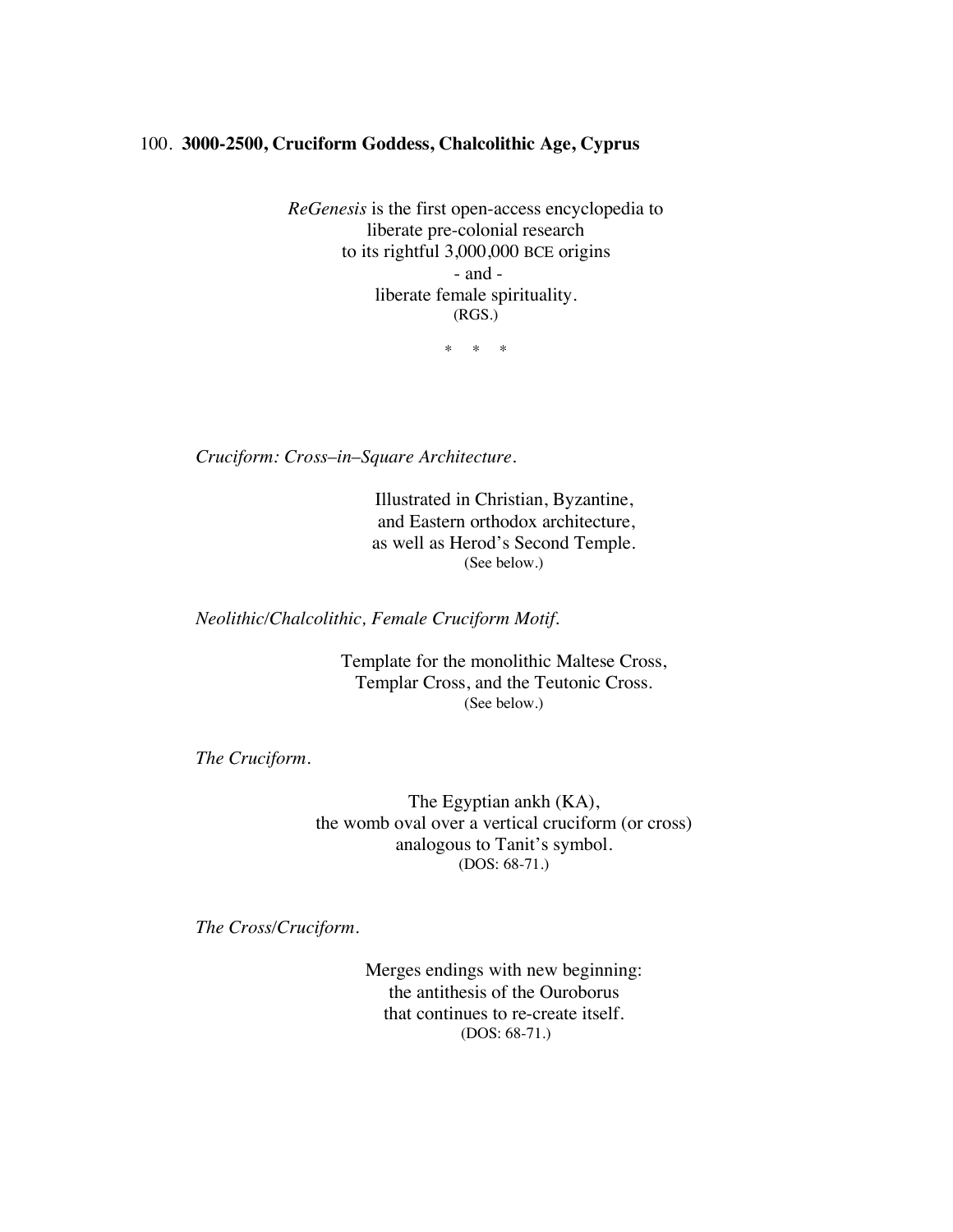Stone sculpture cruciform deities in Cyprus have a far – reaching ancient history dating to the Neolithic. Abstract female cruciform finds are schematized \* with arms folded – alternately – arms are stretched out or elevated in a modified KA posture. \*\* Breasts are pronounced and vulva clearly incised. Stones are grey, green, green-blue picrolite, bone, or white. (Later stones were carnelian, terracotta, and limestone.) Many if not most sculptures are tomb offerings. \* The significance of schematization may symbolize the "spiritual essentials of the realm of the dead and the spirits in contrast to the full-blown character of feminine [female] life." (TGM: 112-113.)

\*\* The KA is one's spiritual double. The KA posture (or epiphany) (TGM: 116) is standing with arms raised, drawing down a generative force. (RAE: 42.)

The Psi/KA posture relates to the ancient tree–pillar–cultures that are discussed at length in *Re-Genesis,* including entry, 900-800, Ka Goddess, Salamis, Cyprus. \* \* Ancient Greek: Σαλαμίς.)

There are numerous Psi/KA statues from the Enkomi, Kition, and Paphos [Cypriot] temples of the great goddess standing alone with raised arms or in circle dances with raised arms. The gesture of raised arms above the head is archetypal of Minoan – Mycenaean *Psi* madonna figures (TIGR: 15- 16; RGS).

Of special KA notoriety is the Picrolite figure from the Gialia or Pomos region: she is in a KA posture and wearing a cruciform necklace. Head is tilted back, and knees are slightly bent. (SSCC: 141.) A similar cruciform goddess (Souskiou region) (SSCC: 148) from the Nicosia Museum in Cyprus is currently owned by the Malibu Getty Museum in Los Angeles and on permanent display.

Although difficult to determine the full intended significance of the original 3,000-2,500 BCE cruciform KA deities, given the subsequent iconography chosen for the Christian crucifix (crucifixion) – and – the monumental impact that the cruciform had on monotheistic architecture of Christian churches and Hebrew synagogues, it is hard to ignore as merely a coincidence? Extensive examples of the cruciform (cross–in–square plan) are illustrated in Christian, Byzantine, and Eastern orthodox architecture, as well as Herod's Second Temple.

According to Homer Smith in *Man and His Gods*, it was not until 600 CE that the crucifix was adopted as a symbol of Christian art. (MAHG: 188.)

The Neolithic/Chalcolithic, female cruciform motif was also the template for the monolithic Maltese Cross, Templar Cross, and the Teutonic Cross. The cruciform bridges the upper and lower; right and the left; death and re–birth. The cross/cruciform merges endings with new beginning: the antithesis of the Ouroborus that continues to re-create itself. The cruciform is the Egyptian ankh (KA), the womb oval over a vertical cruciform (or cross) analogous to Tanit's symbol. (DOS: 68-71.)

Further (Psi)/KA and ancient tree-pillar- cultures research: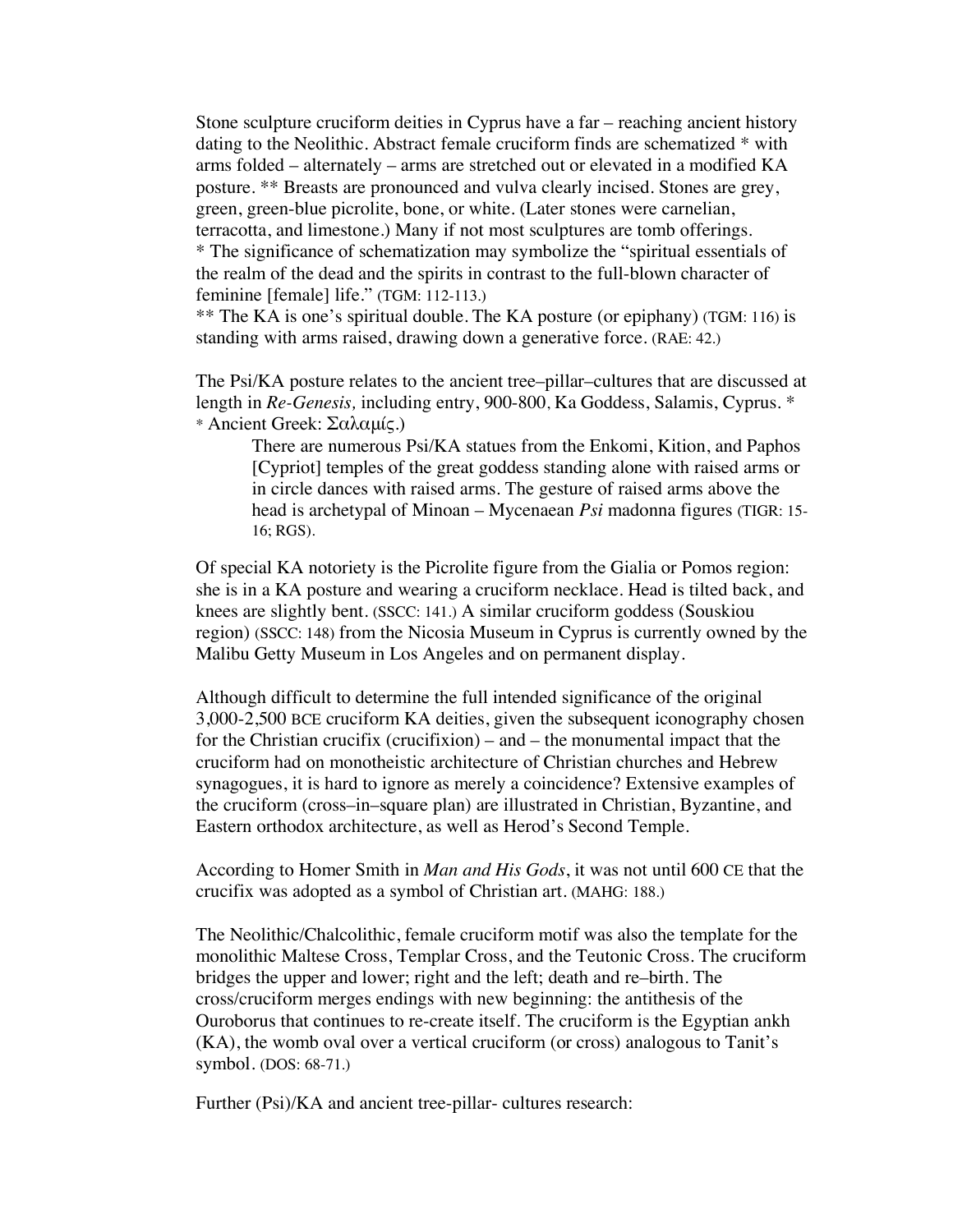- Evans, Sir Arthur. *The Mycenaean Tree and Pillar Cult and Its Mediterranean Relations: With Illustrations from Recent Cretan Finds*. London, England: Macmillan, 1901. (MTPC.)
- James, Edward Oliver. *The Tree of Life: An Archaeological Study*. Leiden, Netherlands: Brill, 1966. (TOL.)
- Keel, Othmar. *Goddesses and Trees, New Moon and Yahweh*. Sheffield, England: Sheffield Academic Press, 1998. (GAT.)
- Meekers, Marijke.*Sacred Tree on Cypriote Cylinder Seals*. Nicosia, Cyprus: Report of the Department of Antiquities Cyprus: 1987. 66-76. (STCC.)

Further KA goddess research: 5400-3500, Ancient Aphrodite: Chalcolithic or Copper Age; 4000, Nile Bird Goddess, Egypt; 1500, Lachish Ewer, Triangle, and Menorah; 900-800, KA Goddess, Salamis, Cyprus, and 664-525, Neith and Black Virgin at Sais Temple, Egypt. (Also see Horns of Consecration research: 15,000- 12,000, Lascaux Cave; and 7000-5000, Early Neolithic Crete.) (RGS.)

Further research on Cypriot stone sculptures and other Chalcolithic discoveries: Karageorghis, Jacqueline. *Kypris: The Aphrodite of Cyprus: Ancient Sources and Archaeological Evidence*. Nicosia, Cyprus: A.G. Leventis Foundation, 2005. (K)

Vagnetti, Lucia. "Stone Sculpture in Chalcolithic Cyprus." *Bulletin of the American Schools of Oriental Research* No. 282/283, Symposium: Chalcolithic Cyprus (May-Aug. 1991): 139-151. (SSCC.)

IMAGE: CRUCIFORM GODDESS IN THE SOUSKIOU REGION: CYPRUS, GREECE. PHOTO: © GSA. DESCRIPTION: CRUCIFORM WITH OUTSTRETCHED ARMS AND KNEES SLIGHTLY BENT.

SLIDE LOCATION KARVON, IPHOTO, GETTY IMAGES 2011: (PREVIOUSLY MOBILEME GALLERY), SHEET , ROW , SLEEVE , IMAGE #DSCN2758, 2700-2500 BCE. SHOT ON LOCATION: GETTY VILLA MUSEUM: MALIBU, CALIFORNIA. NOTE 1: FIELDWORK PROJECT 2011. PHOTO NOTE: ILLUSTRATOR, CHRISI KARVONIDES' TEAM.

IMAGE: CRUCIFORM DEITY FROM YIALIA OR POMOS: CYPRUS, GREECE. PHOTO: © GSA. DESCRIPTION: LIMESTONE DEITY IN KA POSTURE WEARING A CRUCIFORM NECKLACE WITH HEAD TILTED BACK AND KNEES SLIGHTLY BENT: FROM REGION OF YIALIA OR POMOS, CYPRUS. (SSCC: 141.) SLIDE LOCATION CYPRUS, SHEET 2, ROW 4, SLEVE 4, SLIDE #19, CHALCOLITHIC

3000-2500 BCE.

CU\_CYP\_S2\_R4\_SL4\_S19.

SHOT ON LOCATION: CYPRUS ARCHAEOLOGICAL MUSEUM: NICOSIA, CYPRUS. NOTE 1:

THE ENTIRE BODY OF THE GODDESS IS REPRESENTED IN THE MEGALITHIC TOMBS OF WESTERN EUROPE, WHOSE SHAPE SHEDS AN INTERESTING LIGHT ON THE LATER CRUCIFORM CATHEDRALS OF EUROPE. PLANS OF TOMBS INSIDE CAIRNS. THE NEOLITHIC PASSAGE-GRAVE CULTURE OF IRELAND (CARROWKEEL, COUNTY SLIGO, NW IRELAND); 2<sup>ND</sup> HALF 4<sup>TH</sup> MILL. B.C. (LOG: 153, FIG. 236).

NOTE 2: ALSO SEE KNOWTH 1 AT NEWGRANGE, IRELAND. (LOG: 104, FIG. 170.) CORBELLED ROOF KNOWTH I INCLUDES TWO PASSAGE CHAMBERS, ONE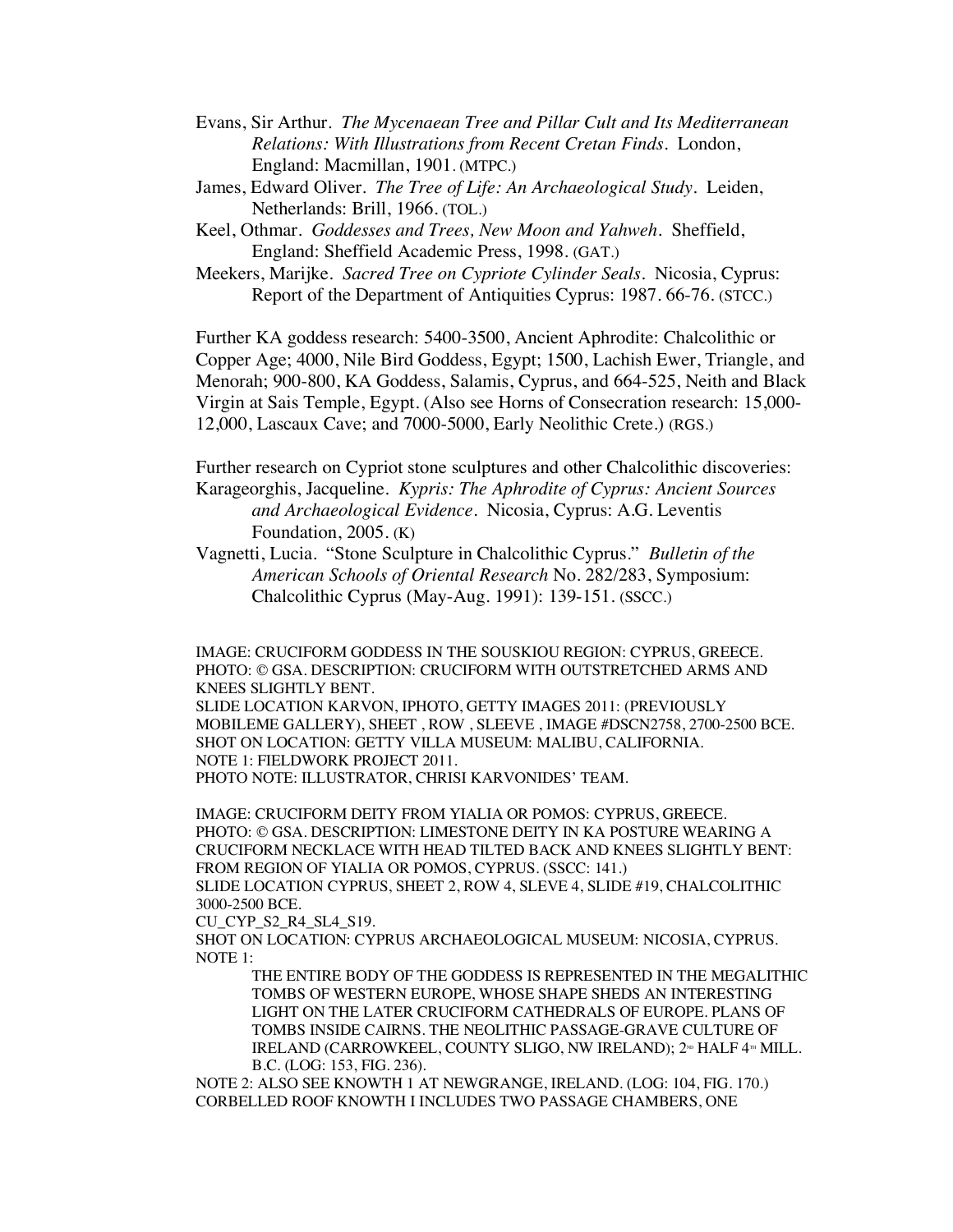UNDIFFERENTIATED THAT OPENS TO THE WEST PLUS A CRUCIFORM CHAMBER THAT OPENS TO THE EAST (RGS). NOTE 3: FIELDWORK PROJECT 1986.

IMAGE: CRUCIFORM LABYRINTH: CO. WICKLOW, IRELAND. PHOTO: © GSA. DESCRIPTION: CRUCIFORM LABYRINTH FROM CO. WICKLOW NR. HOLLYWOOD. SLIDE LOCATION IRELAND, SHEET 1, ROW 4, SLEEVE 1, SLIDE #16, 6 C. CE. CO\_IRE\_ S1\_R4\_SL1\_S16. SHOT ON LOCATION: NATIONAL MUSEUM OF IRELAND: DUBLIN, IRELAND. NOTE 1: SIMILAR LABYRINTH DESIGN TO THE HOPI INDIAN SPIRAL AND MINOAN COIN. (TK: 83.)

NOTE 2: FIELDWORK PROJECT 1989.

IMAGE: NILE BIRD GODDESS IN KA (ORANT POSITION): EGYPT. PHOTO: © GSA. DESCRIPTION: NILE BIRD KA-GODDESS. HER HEAD COMES TO A POINT (SERPENT) AND ARMS ARE TRANSFORMED INTO WINGS. (BWA: 102, FIG. 3.) SLIDE LOCATION EGYPT, SHEET 44, ROW 3, SLEEVE 4, SLIDE #34, 3000, PRE-DYNASTIC EGYPT BCE.

CO\_EGY\_S44\_R3\_SL4\_S34jpg

SHOT ON LOCATION: BRITISH MUSEUM, DEPT. OF EGYPTIAN ANTIQUITIES. NOTE 1: BIRD – HEADED AFRICAN KA-GODDESS IN THE ORANT POSITION (ARMS UPRAISED IN CELEBRATION), IS AN IMAGE OF OUR CREATRIX. "HER CHARACTERISTICS ARE THOSE OF A BIRD AND A SNAKE, YET SHE IS A WOMAN (DM: 12; RGS)."

NOTE 2:

THE KA OFTEN APPEARS TO THE DECEASED IN THE FORM OF A BLUE PHOENIX, AND IS HERE IMAGINED GREETING THE DECEASED AS A MOTHER: 'BEHOLD I AM BEHIND THEE. I AM THY TEMPLE, THY MOTHER, FOREVER AND FOREVER.' TO DIE IS TO REJOIN ONE'S KA (MG: 245-46).

NOTE 3:

THE KA POSTURE OF RAISED ARMS, DRAWING DOWN THE SUN/SKY ENERGY, IS FREQUENTLY DISCUSSED IN *RE*-*GENESIS.* KA POSTURE EXAMPLES INCLUDE THE CYPRIOT AND EGYPTIAN GODDESSES, THE CRETAN SNAKE GODDESS, AND APHRODITE (MHE: 92, 130, PLUS FIGS. 31 AND 98).

NOTE 4: KA (ORANT) POSTURE: STANDING IN A CELEBRATION POSTURE WITH ARMS RAISED OVERHEAD. (DM: 12.) NOTE 5: FIELDWORK PROJECT 1986.

IMAGE: APHRODITE'S BLACK TRIANGULAR STONE (EGYPTIAN KA/ANKH) COIN FROM THE PAPHIAN SANCTUARY: KOUKLIA, CYPRUS.

PHOTO: © GSA. DESCRIPTION: COIN OF APHRODITE'S BLACK TRIANGULAR (VULVA–SHAPE) BAETYL **(**STONE), PAPHIAN SANCTUARY IN KOUKLIA, CYPRUS. (TRIANGLE/ANKH = FEMALE SIGN OF LIFE.)

SLIDE LOCATION CYPRUS, SHEET 3, ROW 2, SLEEVE 2, SLIDE #2, 198-217 AD. CU\_CYP\_S3\_R2\_SL2\_S2.

SHOT ON LOCATION: BRITISH MUSEUM: LONDON, ENGLAND.

NOTE 1: COMPARISON ALSO NOTED AT KING TUT EXHIBIT, DE YOUNG MUSEUM (SF CA) ON 6-27-09.

NOTE 2: AN ICONOGRAPHIC INTERPRETATION OF THE ANKH INCLUDES HIEROS GAMOS. (APL: 2-23-1999.)

NOTE 3: "THE HIEROS GAMOS FROM WHENCE A ROYAL SOVEREIGN GETS HIS [OR HER] POWER AND THIS IS THE GODDESS HERSELF (APL: 2-23-1999)."